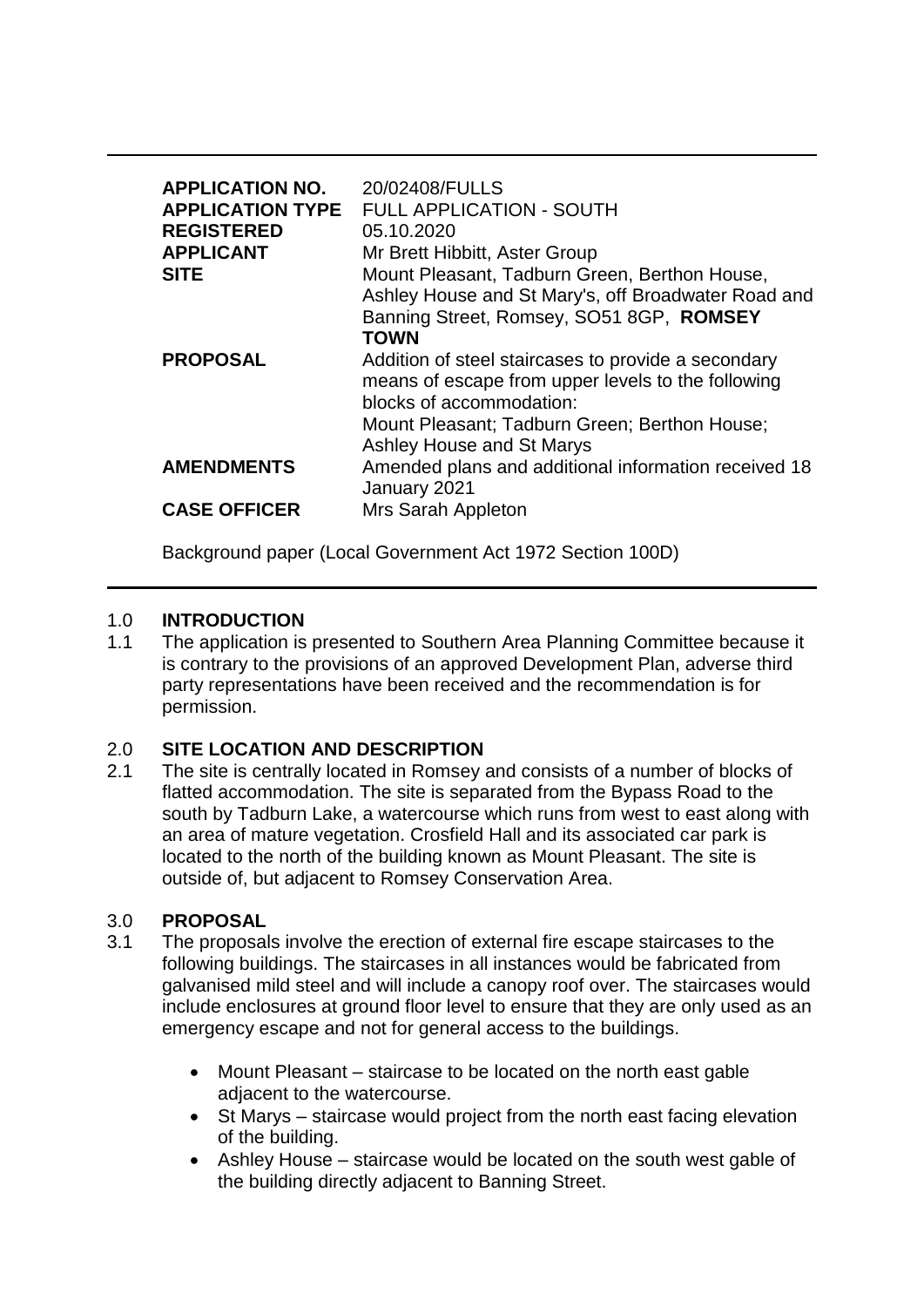- Berthon House staircase would be located on the south east gable of the building.
- Tadburn Green 1 staircase would be located on the north east gable of the building directly adjacent Banning Street.
- Tadburn Green  $2$  staircase would project from the north east facing elevation of the building adjacent to Tadburn Lake to the south.

## 4.0 **HISTORY**

4.1 None

## 5.0 **CONSULTATIONS**

- 5.1 **Archaeology**  No comment
- 5.2 **Ecology**  No objection
- 5.3 **Design and conservation**  No objection
- 5.4 **Trees**  No objection subject to condition
- 6.0 **REPRESENTATIONS** Expired 12.02.2021
- 6.1 **Romsey Town Council**  Object

*"RTC does not object to all the staircases only to two of them which block the windows of residents of the flats in St Marys and Tadburn Green 2."* 

6.2 At the time of writing no further letters of representation had been received. Any additional representations will be reported in the update paper.

### 7.0 **POLICY**

- 7.1 Government Guidance National Planning Policy Framework (NPPF) National Planning Practice Guidance (NPPG)
- 7.2 Test Valley Borough Revised Local Plan (2016)(RLP)

COM2 – Settlement hierarchy E1 – High quality development in the Borough E2 – Protect, conserve and enhance the landscape character of the Borough LHW4 – Amenity T1 – Managing movement CS1 – Community Safety

## 8.0 **PLANNING CONSIDERATIONS**

- 8.1 The main planning considerations are:
	- The principle of development
	- Impact on the character and appearance of the surrounding area
	- Impact on residential amenities
	- Trees
	- Heritage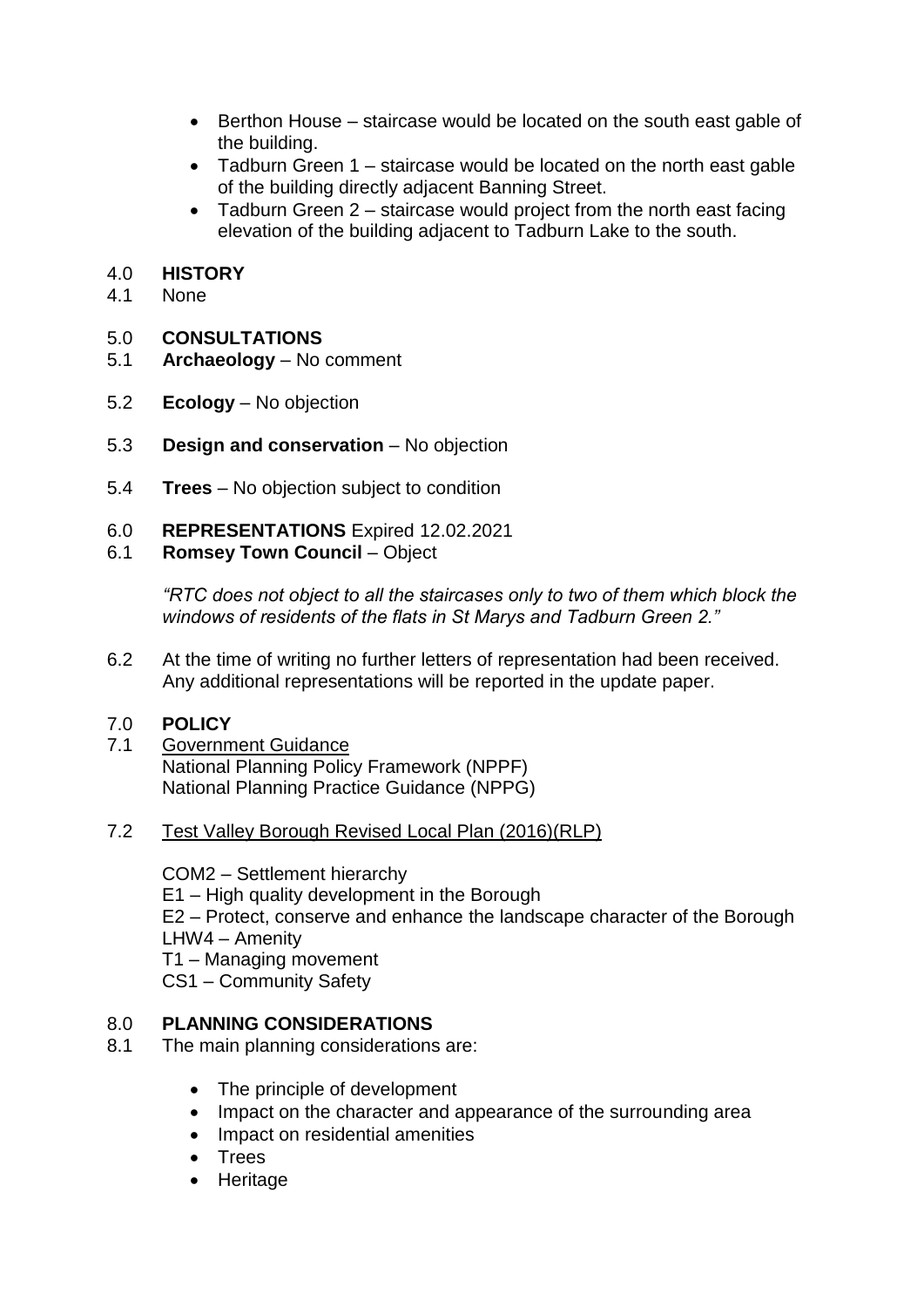- Ecology
- Highways
- Other material planning considerations and the planning balance

## 8.2 **The principle of development**

The site is situated within the Romsey settlement boundary and as such the proposals are considered acceptable in principle under policy COM2 of the Test Valley Borough Revised Local Plan 2016 (RLP) provided they comply with the other relevant policies of the RLP.

### 8.3 **Impact on the character and appearance of the surrounding area**

The surrounding area is mixed residential in its character interspaced with landscaping. The proposed staircases are utilitarian and industrial in their design both in terms of their form and the materials used. Whilst the existing buildings are of no great architectural value the staircases, particularly those serving Mount Pleasant, Tadburn Green 1 and 2, Brethon House and Ashley House would be very prominent within the surrounding area seen from surrounding roads and footpaths. Therefore, as a result of their scale, industrial design and as a result of their prominence, the proposed staircases would result in adverse harm to the character and appearance of the surrounding area contrary to policy E1 of the RLP.

8.4 Whilst the proposals would result in harm to the character and appearance of the area, this harm needs to be balanced against the benefits of the proposals. The planning balance is discussed at paras. 8.17-8.30 of this report.

### 8.5 **Impact on residential amenities**

The staircases proposed for St Marys and Tadburn Green 2 would result in the loss of light and outlook from windows adjacent to them. In addition, for further safety, the windows would be required to be fixed shut. The applicant has confirmed that these rooms serve primary living accommodation. The proposals would therefore result in harm to the amenities of the occupiers of the effected properties contrary to policy LHW4 of the RLP.

- 8.6 The balance of the above identified harm with the benefits of the proposed development is assessed at paras. 8.17-8.30 of this report.
- 8.7 In relation to the impact the proposals would have on other surrounding residential dwellings, due to the separation distances between the staircases and neighbouring properties, it is not considered that the proposals would result in any further adverse impacts.

### 8.8 **Trees**

The application is supported by an Arboricultural Impact Appraisal (AIA – Treework Environmental Practice Arboricultural Impact Appraisal 200930-1.0- BSR-AIA-PM). Trees in proximity to work areas have been subject to survey and report. The Council's tree officer is satisfied that this presents a fair reflection of the trees present, that this presents realistic details of likely impact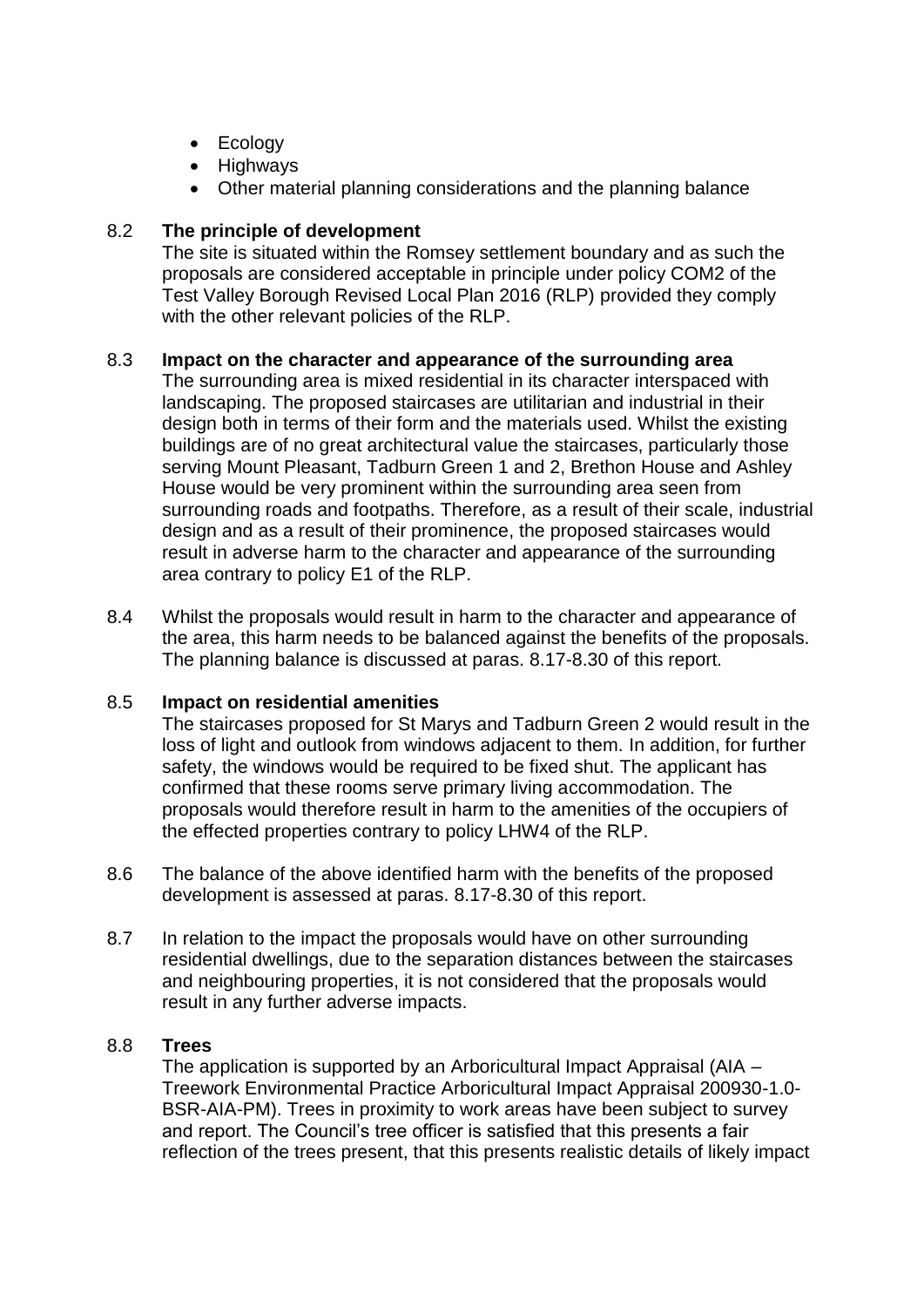to trees and presents a reasonable schedule of tree works necessary to facilitate the development. The report also presents appropriate measures for the physical protection, for the prevention of harm, to those trees to be retained during implementation works.

8.9 The proposals would result in the loss of some trees and this would collectively have a detrimental impact on public amenity. Replacement planting in mitigation of this harm would be appropriate. Conditions relating to tree protection and replacement planting are recommended. Subject to such conditions, the proposals are considered to comply with policy E2 of the RLP.

### 8.10 **Heritage**

### *Archaeology*

The site lies to the south of the historic core of Romsey off Banning Street, the original route south from the town, and so is an area where archaeological evidence may shed light on the role of this route and when it was occupied and what trades and industries took place in this part of Romsey. However, it is noted that the proposals would result in limited ground impact and thus no archaeological objections have been raised.

#### 8.11 *Impact on conservation area and listed buildings* Heritage assets that are impacted by the proposed development include 64 Banning Street (Grade II listed) and Romsey Conservation Area.

### 8.12 *64 Banning Street*

The proposed staircase to Tadburn Green 1 would be directly opposite No.64 which is the sole remainder of the former traditional buildings in Banning Street and its original setting was fundamentally changed with the construction of the flats and maisonettes. Notwithstanding this, due to the design including the form and materials of the staircase and its greater proximity and visibility it would result in harm to the setting of the Grade II listed building. The Council's conservation officer has confirmed that such harm would be 'less than substantial'.

8.13 Policy E9 of the RLP states that where a development would result in a less than substantial harm to the significance of a designated heritage asset, this harm should be considered against the public benefit of the proposal. In this instance, the proposals would result in a second means of fire escape (see para.), a significant public benefit that would outweigh the harm to the listed building. As a result, the proposals are considered to comply with policy E9 of the RLP in this regard.

#### 8.14 *Conservation Area*

Only the staircases proposed for Berthon and Ashley Houses would be likely to be visible from within the conservation area. Given the size of the proposed development and the distance from the conservation area, the Council's conservation officer is clear that there will be no impact on the significance, harmful or otherwise, of the conservation area. The proposals are therefore considered to accord with policy E9 of the RLP.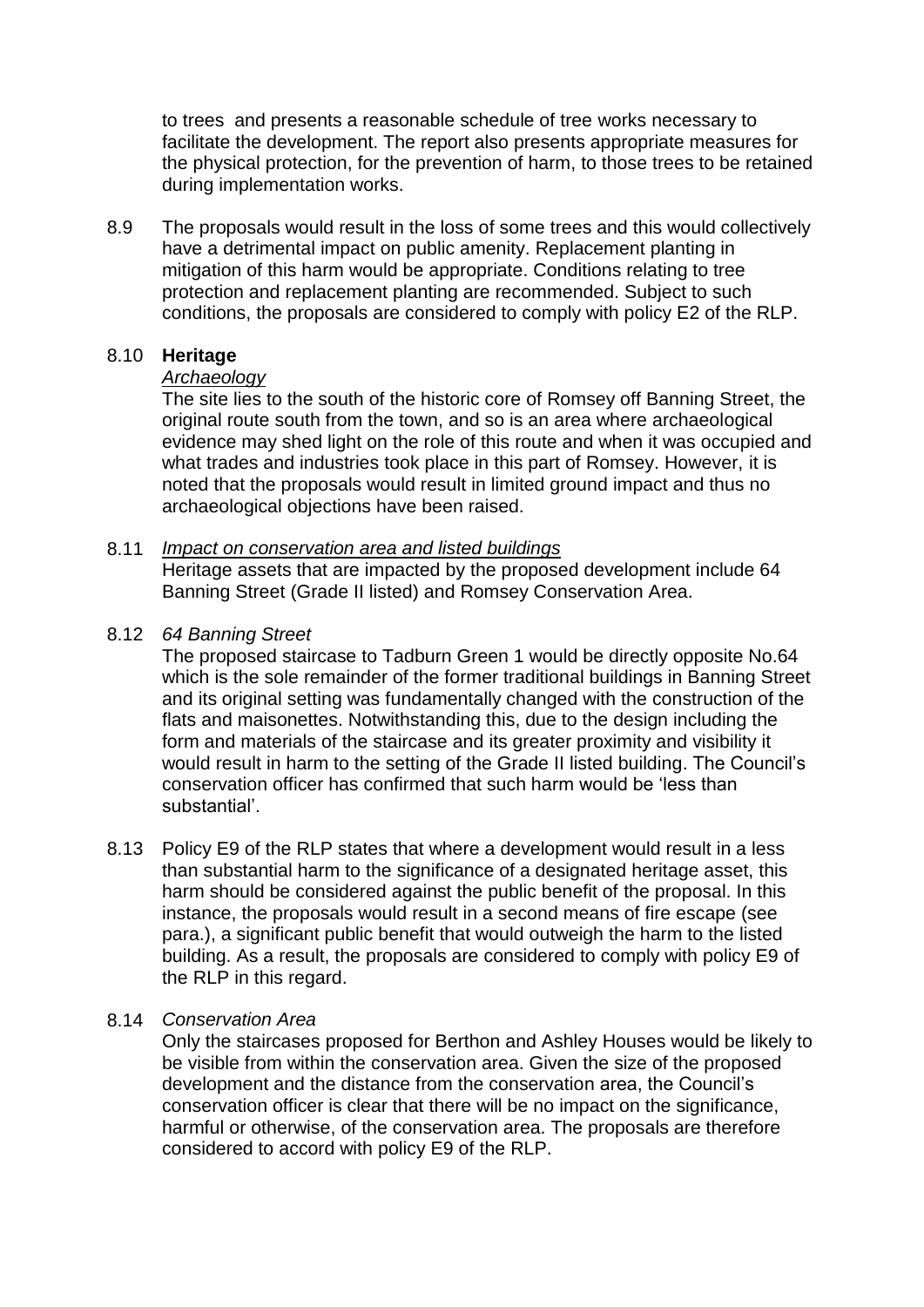## 8.15 **Ecology**

Whilst some of the staircases would be located adjacent to a watercourse, the areas affected consist of existing hardstanding and/or existing areas of mown lawn. As a result, it is not considered that the proposal would result in any adverse impacts on ecology. The Council's ecologist has confirmed that they have no concerns that the proposals would adversely affect any statutory or locally-designated sites of wildlife importance, or any legally or notable habitats or species. The proposals are therefore considered to comply with policy E5 of the RLP.

## 8.16 **Highways**

The staircases for Ashley House, Berthon House and Tadburn Green 1 would result in the loss of a section of footpath adjacent to the gable ends of these buildings. The applicant has however proposed that these pathways would be re-routed either around or under the stairs. As a result, it is not considered that surrounding pedestrian accessibility would be effected by the proposals which are considered to comply with policy T1 of the RLP.

### 8.17 **Other material planning considerations and the planning balance**

Paragraph 2 of the NPPF states that, "Planning law requires that applications for planning permission must be determined in accordance with the development plan unless material considerations indicate otherwise." In this instance, the proposals are considered contrary to policies E1 and LHW4 of the RLP in that the proposed staircases would result in harm to the character and appearance of the surrounding area and harm to residential amenity. Notwithstanding this, there are other considerations which need to be balanced against the identified harm.

- 8.18 The applicant has been advised by Hampshire Fire and Rescue of a number of deficiencies in relation to the construction and means of escape arrangements at the accommodation the subject of this application. The blocks include a mixture of ground floor flats and maisonettes at upper floor levels. The maisonettes are accessed via external, linear walkways running the full length of each building. Each walkway is accessed off a primary staircase located at the far end of each block.
- 8.19 The main concern that has been raised is that in the event of a fire or other incident that leads to an obstruction of the external walkway there is no other means of escape available. The applicant has considered alternative options to resolve this. These options and their advantages and disadvantages are outlined below.
- 8.20 *Option A*

Option A considered by the applicant involves the upgrading of all surface finishes and elements of construction within the external walkways including soffit material, facing to existing elevations of flats, windows, replacement fixed glazing adjacent flat door and the flat door entry itself.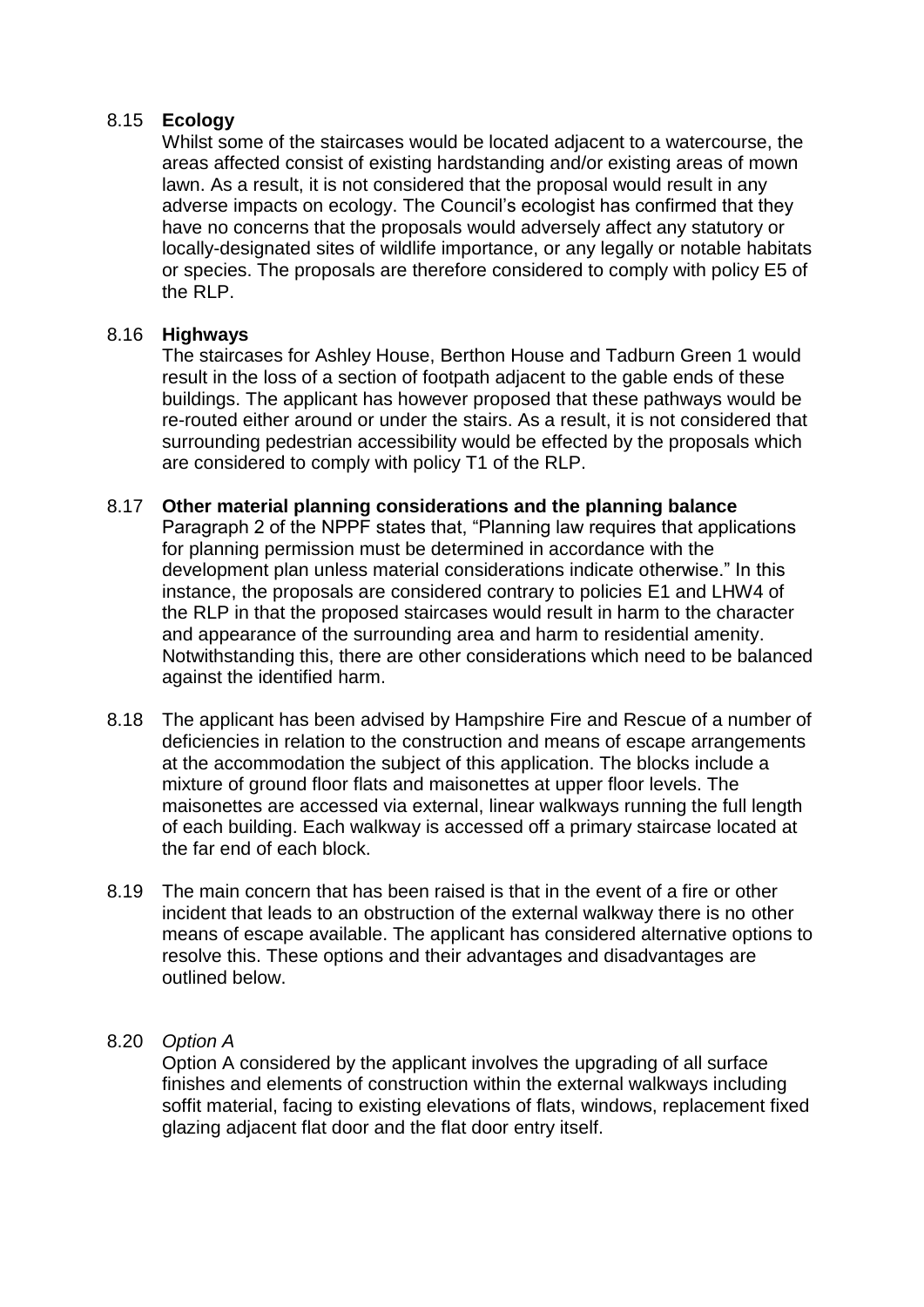| <b>Option A</b>                                                   |                                                                                                                                                                                                                                                                                                                                                                                                                                                                                                                                                                    |  |  |
|-------------------------------------------------------------------|--------------------------------------------------------------------------------------------------------------------------------------------------------------------------------------------------------------------------------------------------------------------------------------------------------------------------------------------------------------------------------------------------------------------------------------------------------------------------------------------------------------------------------------------------------------------|--|--|
| <b>Advantages</b>                                                 | <b>Disadvantages</b>                                                                                                                                                                                                                                                                                                                                                                                                                                                                                                                                               |  |  |
| Lower visual impact<br>Some improvement in thermal<br>performance | Lesser provision with regards to<br>fire safety in comparison with the<br>provision of a secondary means<br>of escape - residents would still<br>be left without a second means of<br>escape and would potentially still<br>have to walk towards the source<br>of a fire in the event of an<br>evacuation.<br>More lengthy duration of works -<br>$\bullet$<br>longer before fire safety<br>improvements are in place.<br>Significant disruption to residents<br>٠<br>during construction<br>Significantly more expensive than<br>a secondary escape stair option. |  |  |

# 8.21 *Option B*

Option B involves the erection of external staircases to provide a secondary means of escape.

| <b>Option B</b>                                                                                                                                                                                                                                                                                                                                                                                                                    |                                                                                                                                                                                                                       |  |  |
|------------------------------------------------------------------------------------------------------------------------------------------------------------------------------------------------------------------------------------------------------------------------------------------------------------------------------------------------------------------------------------------------------------------------------------|-----------------------------------------------------------------------------------------------------------------------------------------------------------------------------------------------------------------------|--|--|
| <b>Advantages</b>                                                                                                                                                                                                                                                                                                                                                                                                                  | <b>Disadvantages</b>                                                                                                                                                                                                  |  |  |
| Greater level of provision -<br>$\bullet$<br>occupants would be provided with<br>a full second means of escape,<br>enabling them to escape from the<br>source of a fire.<br>Minimal disruption to residents<br>$\bullet$<br>during construction.<br>Shorter duration of works – fire<br>$\bullet$<br>safety improvements can be put<br>in place more quickly.<br>Significantly less expensive than<br>$\bullet$<br><b>Option A</b> | Greater visual impact<br>Some overshadowing of existing<br>windows will result.<br>Some of the fabric directly<br>$\bullet$<br>adjacent to the stairs will need to<br>be replaced with fire rated and<br>sealed shut. |  |  |

- 8.22 On considering the options, the applicant considers that providing a secondary means of escape (external staircases) would result in better outcomes for the safety of residents.
- 8.23 As discussed in preceding paragraphs, it is recognised that the proposed staircases would result in a negative impact on the character and appearance of the surrounding area and on neighbour amenities, particularly those staircases that are shown to come forward of the 'face' of the buildings. This is the case in 3 of the buildings, Mount Pleasant, St Marys and Tadburn Green 2. The case officer has been in discussions with the applicant to explore alternative design options for the staircases in an attempt to limit these impacts as far as possible. These options included the following:
	- Exploring the use of spiral staircases
	- Moving the staircases onto the side/gable end of the building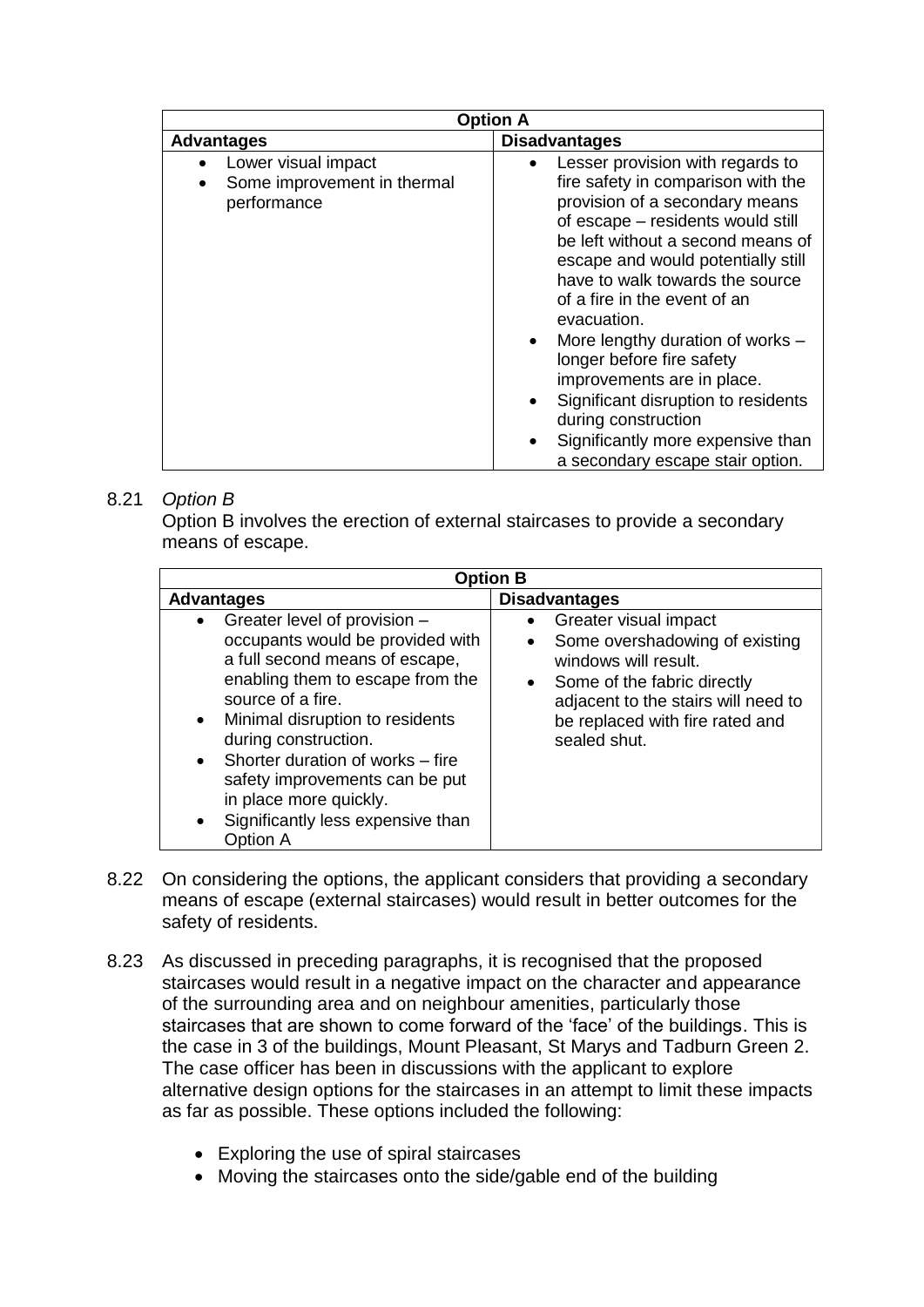A summary of the practicalities of these options is discussed below.

### 8.24 *Spiral staircases*

Spiral staircases can, in accordance with Building Regulations, be used as a means of fire escape from flats in certain circumstances. Whilst it is recognised that spiral staircases would reduce the overall projection of the stair from the block, it will also increase the width relative to that of rectilinear stairs. Where the staircases need to project from the 'front' of the blocks, the increased area would enlarge the area overshadowed by the stair, having greater impacts on the occupiers of the adjacent flats.

- 8.25 In addition to the above, the applicant has sought the advice from Pentrevion Fire Ltd who are specialist fire engineers. They have advised that whilst spiral staircases could be considered for a low number of people being evacuated in a controlled manner, the use of spiral stairs would not be appropriate for the uncontrolled evacuation of larger numbers of people e.g. the simultaneous evacuation of the block or spontaneous self-initiated collective evacuation driven by fear – this cannot be ruled out due to the age of the accommodation blocks. The ability of occupants to safely negotiate a spiral staircase also needs to be considered. Some occupants e.g. parents with young children and the elderly may not be able to navigate a spiral staircase safely under emergency circumstances.
- 8.26 As a result of the above, the applicant has determined that the use of spiral staircases in lieu of straight staircases would not be appropriate.
- 8.27 *Moving the staircases onto the side/gable ends of the buildings* 
	- **Mount Pleasant** The applicant has considered alternative options for the secondary staircase as originally submitted. Moving the staircase so that it sits adjacent to the gable end is possible and amended plans have subsequently been submitted. This reduces the visual impact of the staircase but would involve the loss of an adjacent tree.
	- St Marys It is not possible to move the staircase to the gable end of the building due to space constraints and the location of the existing public footpath adjacent to the block. The only possible option to providing a secondary means of escape is for the staircase to project from the face of the block. In addition, the applicant has considered moving the staircase to prevent it blocking adjacent windows however, moving the stair would increase the extent of existing windows that would need to be changed to fire rated windows and remove the option to provide some natural ventilation to existing rooms. This option was not therefore further pursued.
	- **Tadburn Green 2**  The location of the staircase of this building is complicated by the proximity to the adjacent waterway. There is insufficient space between the waterway and the building to locate the staircase on the gable end. In addition, a gable end location would likely clash with below ground drainage. The only viable option therefore would be locate the staircase on the face of the building.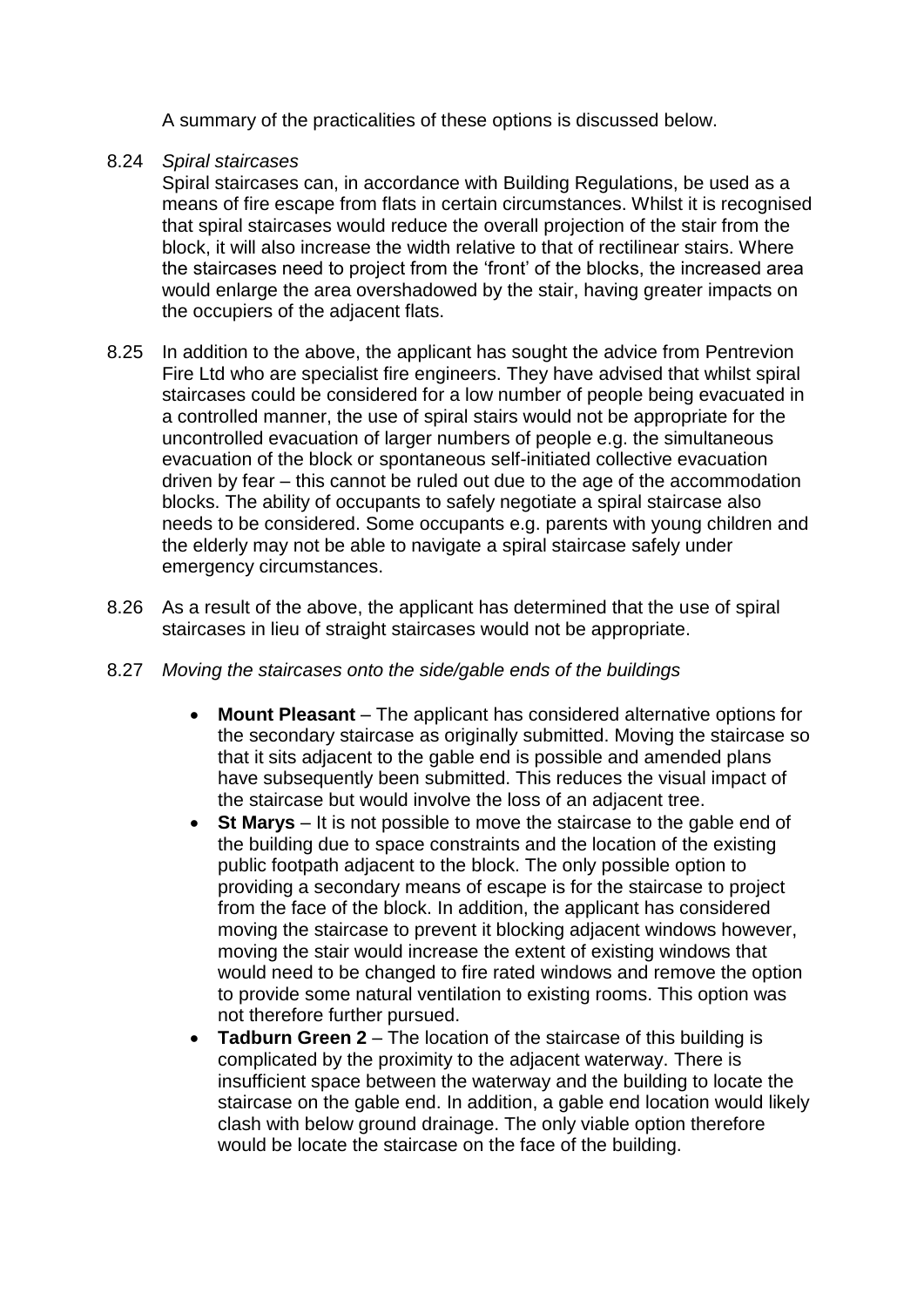8.28 The proposed staircases for Tadburn 1, Berthon House and Ashley House would be located on the gable ends of the buildings. Whilst they would still be prominent in the surrounding area, this positioning is more discrete due to the staircases being seen with the backdrop of the buildings.

## 8.29 *The planning balance*

The proposals would result in a hugely significant benefit to the occupiers of the existing buildings. They would offer an alternative means of escape should their main escape route be blocked. The proposed development could ultimately prevent the loss of life. Whilst the development would result in adverse harm to both the character and appearance of the area and on residential amenities in terms of loss of light and outlook, the applicant has considered alternative options and has submitted amended plans where visual amenity can be improved (e.g. with the staircase at Mount Pleasant). The applicant has demonstrated that there are no alternative, viable options that would offer the same public benefits.

8.30 As a result of the above, whilst the development would result in harm, this is significantly outweighed by the public benefits of the proposals. Permission is therefore recommended.

# 9.0 **CONCLUSION**

- 9.1 It is not considered that the proposed development would result in adverse harm on trees, ecology, heritage or on highway safety. The proposals would however result in adverse harm to the character and appearance of the surrounding area an on the residential amenities of some of the occupiers of the existing buildings. The proposals are therefore considered to be contrary to policies E1 and LHW4 of the RLP.
- 9.2 Notwithstanding the above, the proposals would result in a significant public benefit which could ultimately prevent the loss of life. This carries significant weight which overrides the identified harm. The applicant has demonstrated that there are no alternative, viable options that would offer the same public benefits. Permission is therefore recommended contrary to the Test Valley Borough Revised Local Plan 2016.

# 10.0 **RECOMMENDATION**

**PERMISSION subject to conditions and notes:**

- **1. The development hereby permitted shall be begun within three years from the date of this permission. Reason: To comply with the provision of Section 91 of the Town and Country Planning Act 1990 as amended by Section 51 of the Planning and Compulsory Purchase Act 2004.**
- **2. The development hereby permitted shall not be carried out except in complete accordance with the details shown on the submitted plans, numbers:**

**Site Location Plan - 200421 1100 P3 Site Plan - 200421 1110 P2 Ashley House Proposed Elevations 200421 3004 P5 Berthon House Proposed Elevations 200421 3003 P5**